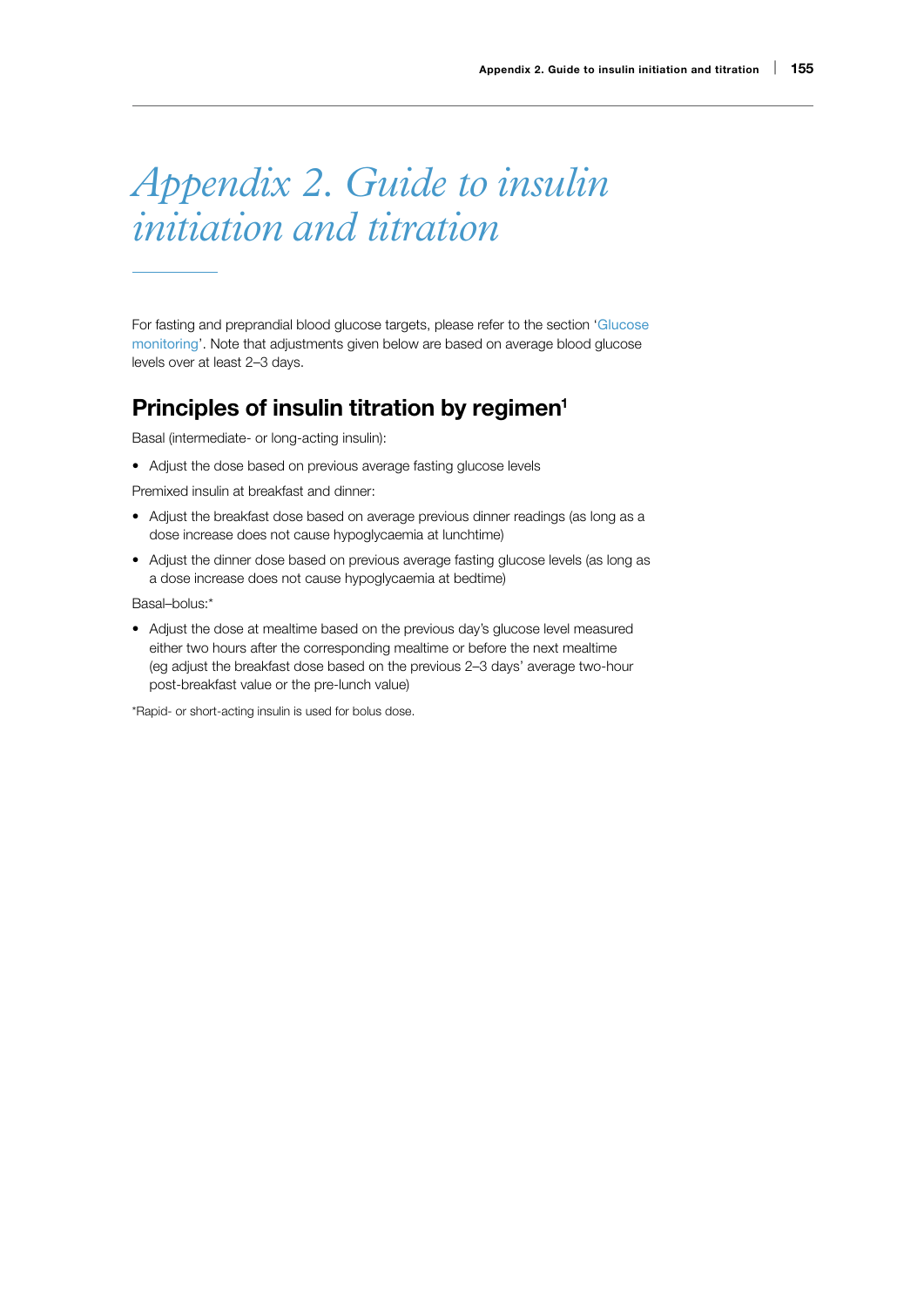### Starting and adjusting basal insulin $1-3$

STEP 1. SELECT basal insulin and injecting device

STEP 2. START basal insulin: 0.1 units/kg or 10 units at bedtime or morning

J

CONTINUE oral glucose-lowering medication

If fasting blood glucose (FBG) is high (pre-breakfast), consider evening or morning insulin dosing of a long-acting (>24 hours) basal insulin

If FBG is on target, but pre-dinner blood glucose level (BGL) is high, consider morning insulin dosing of intermediate-acting insulin

#### STEP 3. TITRATION

If using long-acting basal insulin doses (morning or evening doses), adjust doses to achieve FBG targets

If using intermediate-acting basal insulin, use pre-dinner glucose targets to adjust the morning doses and FBG targets to adjust any additional evening doses

Practitioner-led titration (below left) can achieve target in a shorter time period than patient-led titration (below right)

| Practitioner-led titration                                                 |                                       |                 | Patient-led titration                            |  |
|----------------------------------------------------------------------------|---------------------------------------|-----------------|--------------------------------------------------|--|
| Adjust insulin dose twice weekly as shown,<br>until FBG target is achieved |                                       |                 | <b>Adjust insulin do:</b><br>by 2 units until FI |  |
| <b>Mean FBG over previous</b><br>two days (mmol/L)*                        | Insulin dose adjustment               |                 | <b>Mean FBG over pre</b><br>three days (mmol/L   |  |
| $\geq 10.0$                                                                | $\uparrow$ by 4 units                 |                 | $\geq 6.0$ mmol/L but $\leq 8.0$                 |  |
| $8.0 - 9.9$                                                                | $A$ by 2–4 units                      |                 | 4.0-6.0 mmol/L                                   |  |
| $7.0 - 7.9$                                                                | No change or $\dagger$ by 2 units     |                 | $<$ 4.0 mmol/L                                   |  |
| $6.0 - 6.9$                                                                | No change                             |                 | *Do not increase insulin do                      |  |
| $4.0 - 5.9$                                                                | No change or $\frac{1}{2}$ by 2 units | preceding week. |                                                  |  |
| <4.0                                                                       | $\bigstar$ by 2–4 units               |                 |                                                  |  |

Adjust insulin dose every three days. Increase by 2 units until FBG target is achieved Mean FBG over previous three days (mmol/L)\* Insulin dose adjustment ≥6.0 mmol/L but ≤8.0 mmol/L | No change 4.0–6.0 mmol/L  $\downarrow$  insulin dose by 2 units  $\langle 4.0 \text{ mmol/L} \quad | \quad |$  insulin dose by 4 units

\*Do not increase insulin dose if FBG <4.0 mmol/L at any time in the preceding week.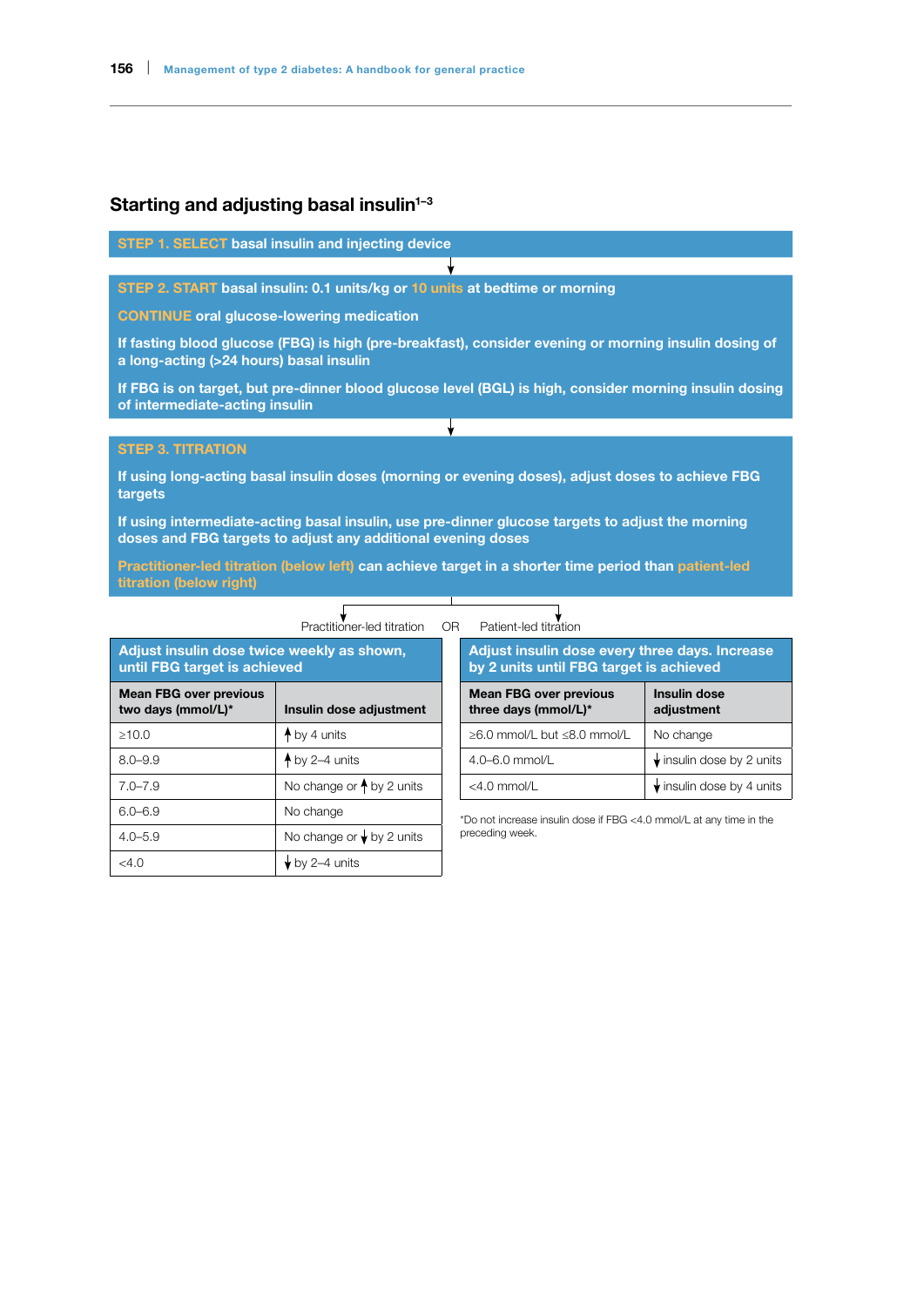### Starting and adjusting pre-mixed (biphasic) and co-formulated insulin

STEP 1. SELECT premixed or co-formulated insulin and injecting device

INSULIN-NAÏVE patients

STEP 2. START premixed or co-formulated insulin 10 units immediately before or soon after the largest meal (usually evening meal)

CONTINUE metformin if indicated; consider tapering sulfonylureas as glycaemic control improves Τ

STEP 3. TITRATION

Adjust the evening pre-mixed insulin dose once or twice a week according to the schedule below to FBG<sup>2,3</sup>

Co-formulated insulin should be titrated once a week

| Lowest BGL reading (mmol/L) of the previous<br>three days - fasting or preprandial | Insulin dosage adjustment |  |  |
|------------------------------------------------------------------------------------|---------------------------|--|--|
| >10                                                                                | the by 6 units            |  |  |
| $8.0 - 9.9$                                                                        | $\uparrow$ by 4 units     |  |  |
| $6.0 - 7.9$                                                                        | ↑ by 2 units              |  |  |
| $4.0 - 5.9$                                                                        | No change                 |  |  |
| $<$ 4.0                                                                            | $\bigvee$ by 2 units      |  |  |

If a morning insulin dose is given, adjust the insulin dose according to evening preprandial BGL according to the same titration recommendations

Hypoglycaemia should prompt a review of other oral therapy. Which insulin is adjusted depends on regimen and target glucose

↓

STEP 4. INTENSIFICATION: Once-daily insulin to twice-daily premixed insulin

- With FBG at target, if evening preprandial BGL > FBG, or if evening preprandial BGL is high, or
- After three months if glycated haemoglobin (HbA1c) > target, despite FBG and evening preprandial BGL at target

#### How?

- Calculate any increased total daily insulin dose and divide this into two doses, considering the continued need to maintain FBG and postprandial targets
- Give the increased dose adjustment as twice-daily injections (pre-breakfast and pre-dinner). This may not be a 50/50 split, as prandial targets may require a higher proportion to be given at the largest meal of the day (eg 60/40)
- Monitor pre-dinner BGL and FBG against targets
- Once a week, adjust both insulin doses independently (according to protocol above in step 3); pre-breakfast insulin is adjusted according to pre-dinner BGL, and pre-dinner insulin is adjusted according to FBG